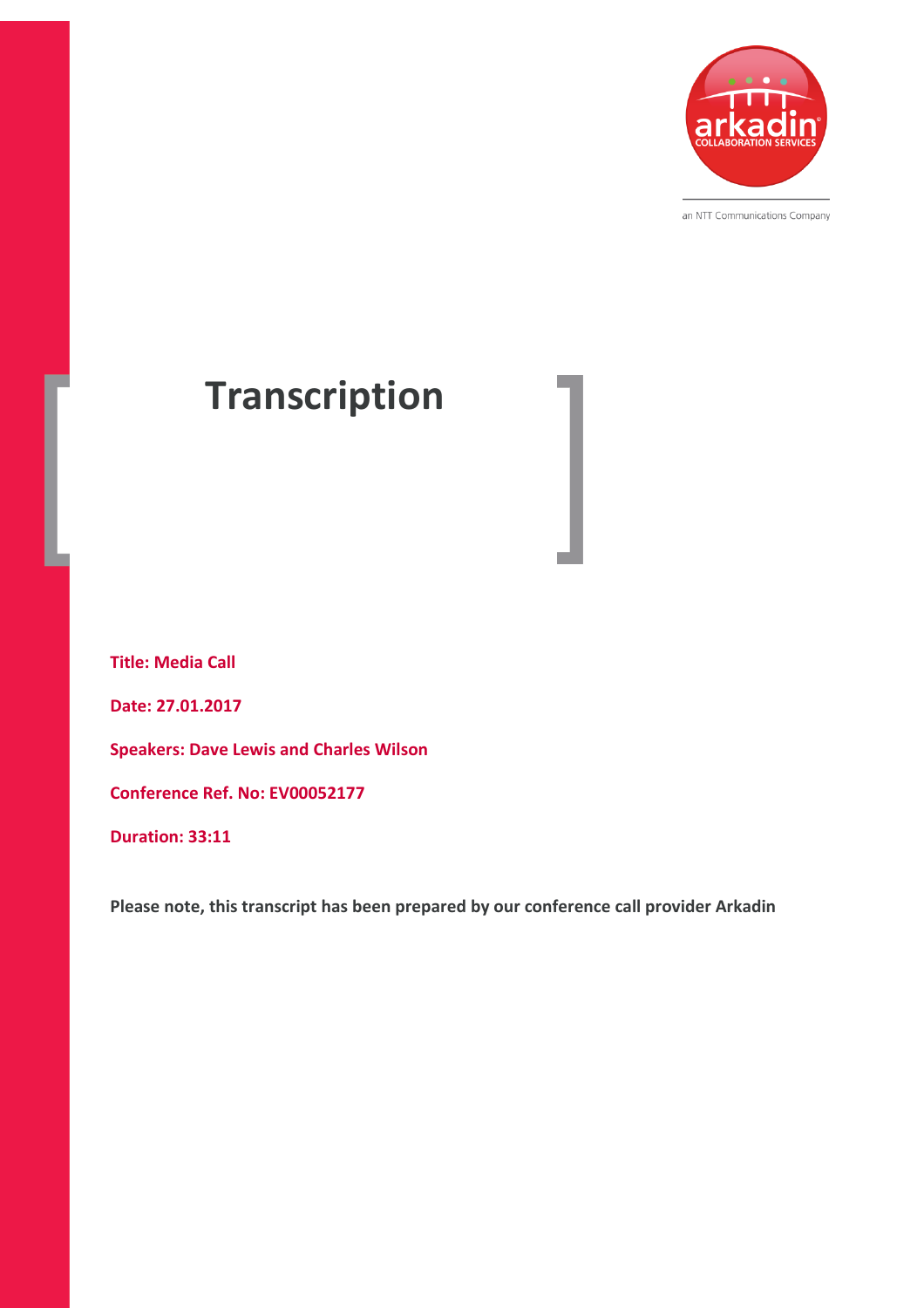

# Presentation

# **Operator**

Hello and welcome to this morning's Media Call with Dave Lewis, Tesco Chief Executive and Charles Wilson, Booker Chief Executive. For the first part of this call, all participants will be in a listen-only mode and afterwards we'll have a question and answer session. Please note that this call is being recorded. Dave, please begin your meeting.

# Dave Lewis

Thank you very much, Dezia. Good morning everybody and thank you for joining us at such short notice. As you've heard, I'm delighted to be here with Charles Wilson, the Chief Executive Officer of Booker plc. Good morning, Charles.

#### Charles Wilson

Morning Dave.

#### Dave Lewis

Later this morning we'll be hosting a full press conference at JP Morgan, to which you are all invited, and in 45 minutes we'll be sharing with analysts and investors a presentation. You can watch it live on the plc website if you'd like to, and a copy of the presentation is also available on both of our websites.

But first we want to share a very simple overview of what we've announced today, and give you a chance to ask any immediate questions. To keep it simple, and on behalf of both of us, I'll share this summary and then we can both answer your questions.

We're extremely pleased to confirm that Tesco, the UK's leading food retailer and Booker, the UK's leading food wholesaler, have reached an agreement on the terms of a proposed merger to form what we believe can become the UK's leading food business. Tesco and Booker are two quite different businesses, but we do have a lot in common. Very importantly, both businesses have food and customers at their heart. So by bringing these two businesses together, we're creating a compelling and appealing combination of capabilities. Let me share just a few of those.

Between us we have market-leading product development and procurement expertise. We have extensive market reach across stores, cash and carry, home and business delivery and click-and-collect services. We also have a service-enhancing digital infrastructure, and we can provide better access to financial services and mobile for customers and consumer benefit. And very importantly, the merger creates the opportunity for new innovations in the way we serve Britain with food.

By coming together, Tesco and Booker will be able to unlock growth in the food industry in a way that would be more difficult for either of us alone. As you know, in the UK, the food bought principally in retail is consumed at home, and the market is worth about £110 billion. But there is an almost equally-sized market for food which is bought and consumed out of home, worth around £85 billion, and that's growing at more than 3% per annum. Together with Booker, we can better serve the full market growth opportunity, by providing a broader range of better value food, together with a delivery service which is a step ahead of the current market.

As such, we believe that this proposed merger can bring benefit for our five key stakeholders. The new business will, we believe, delight consumers with better availability of quality food at fair prices across retail and eating out locations. It will serve better this fast-growing out-of-home food market, and it will help independent retailers, caterers and small businesses by further improving choice, price and service, with enhanced digital and delivery service options.

It also presents a broader market opportunity for our suppliers, with strong growth prospects and a clear opportunity to develop better own-brand and fresh ranges. It will also cut food waste and increase efficiency by creating a broader multi-channel partner who can work with producers across their full agricultural crop, and it will create significant opportunities for synergies, whilst retaining market-leading retail and wholesale expertise. And very importantly, it will create innovation opportunities to serve customers and consumers better in a rapidly evolving marketplace.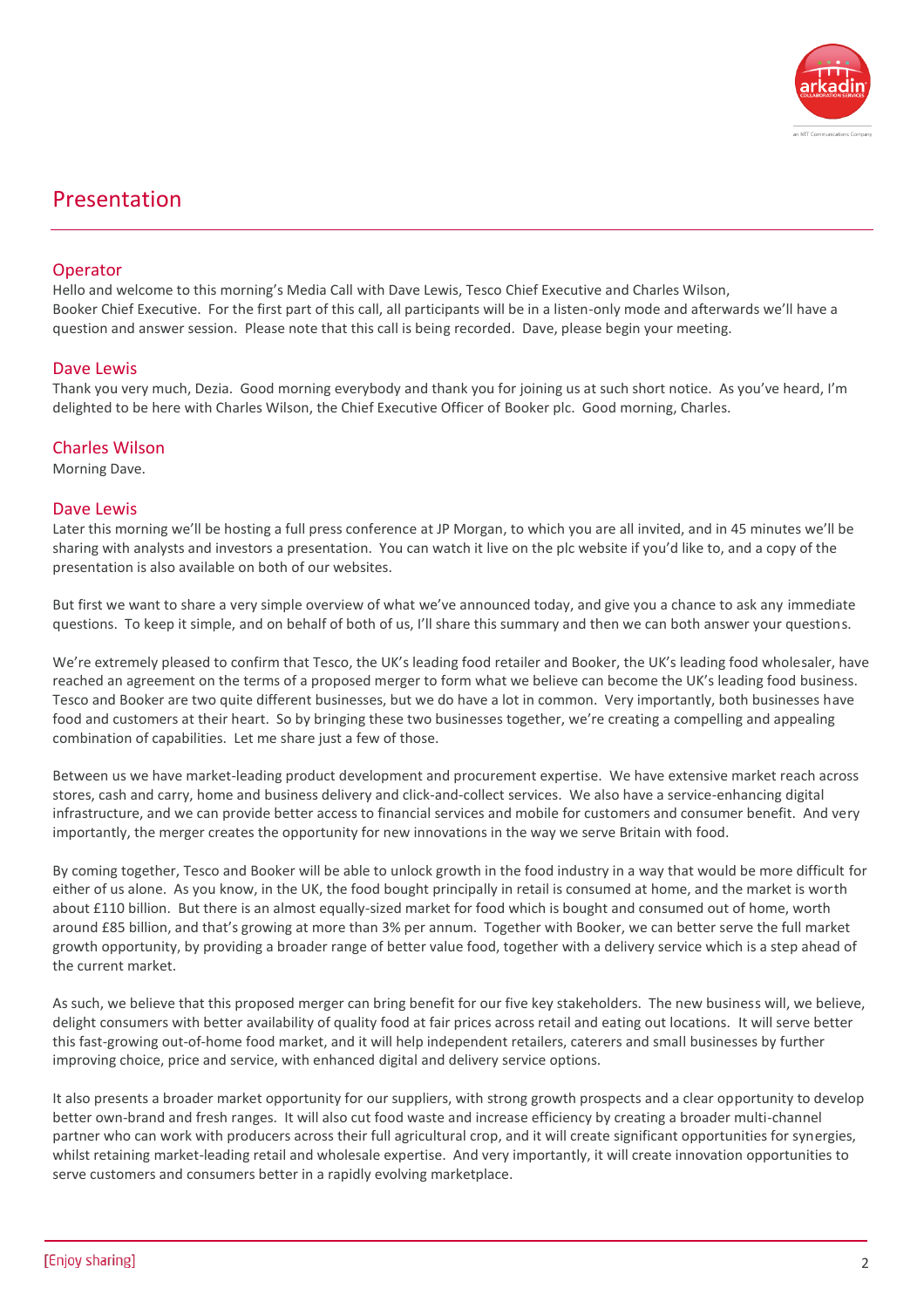

As you've seen from the announcement, the merger has been unanimously recommended by both Boards. Later this morning, we'll be sharing some of the detail around how the strength of our two businesses can complement each other. We've said we're planning to make at least £200 million of revenue and cost synergies, and we'll share more of that detail in the presentation.

But before we get to that, I'd like to take a moment to confirm a very important key detail, namely that once the merger is complete, Charles will be joining the Tesco Executive Committee and the Tesco PLC Board. I've known Charles for a very long time, and have huge respect and admiration for him and the business he and his team have built, and the very special relationship that they have with their customers. I'm really, really looking forward to working with him in the years ahead. We share the same vision. We see the merger as a merger focused on growth; growth that will come from world-class capability, looking at the whole of the UK food market. By coming together, we're better placed to serve this market with a compelling proposition with tangible benefits for our five key stakeholders. We can create a company better placed to bring innovation, growth and returns as we provide great food for more people across the whole of the rapidly evolving £195 billion UK food market. In short, we are creating what we believe could become the UK's leading food company.

So that, very quickly, is the overview that we're announcing today. The full presentation is on the website, as I've said, and it will be broadcast live if you would like to watch. But meanwhile, we will now be very happy, Charles and I, to take any questions that you have. Dezia, over to you.

# Q&A

# **Operator**

Thank you. Ladies and gentlemen, if you do wish to ask a question, please press 01 on your telephone keypad. If you want to withdraw the question, you can do so by pressing 02 to cancel. We'll have a brief pause while questions are being registered.

We have the first question from the line of James Davey from Reuters. Please go ahead, your line is now open.

# James Davey

Good morning everybody. I just wondered what you think the competition regulators will make of this proposed deal?

# Dave Lewis

What we think that the – you know, obviously the deal will have to go through all of the clearance, James, but I think the thing to note is that as a retailer and a wholesaler coming together, this is not an acquisition of stores, which is where I think most of the question comes from. So in that sense, what – you know, what Booker has been fantastic at doing is serving independent retailers very well indeed, and actually what we think will happen is that by coming together we'll be able to, you know, build further on that offer, and therefore, actually, independent retailers get a better deal here than perhaps they do on a standalone basis. That's certainly what Charles and I are looking to deliver, but maybe Charles can talk about the independent retail a little bit more.

# Charles Wilson

Yeah, well you see, James, it's a good question, but certainly we think it is pro-competition. So when you take through the benefits to the consumer, our customers, be they retailers or caterers, are going to see the best choice, pricing, service. We're excited we've got a very compelling story here. The CMA will go through what it does in terms of its obligations and duties, but also we've had good advice on this, and that's why we think we've got a very compelling story to take them through.

#### James Davey

Okay, thank you.

Dave Lewis Thanks James.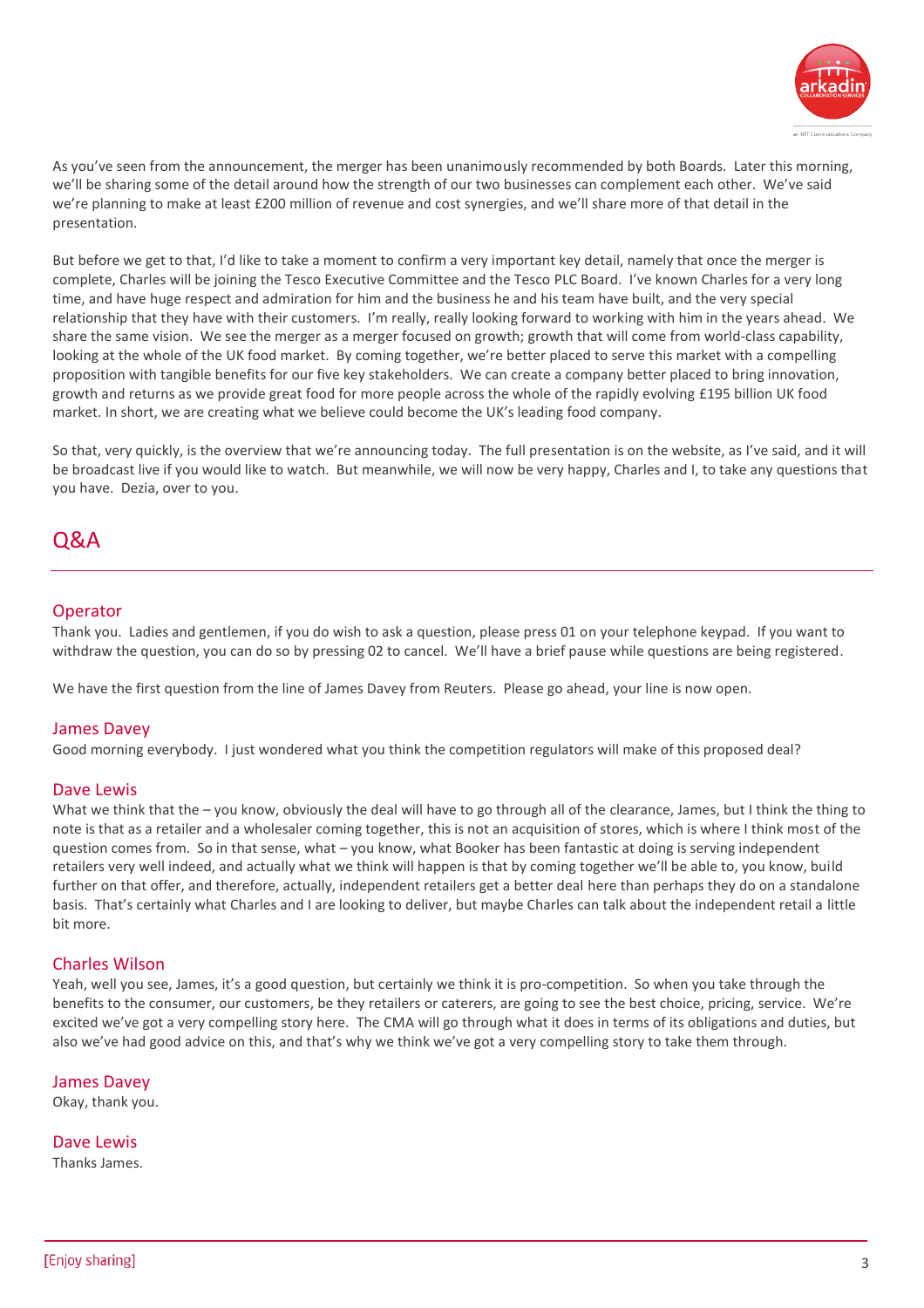

# **Operator**

The next question comes from the line of Andrea Felsted from Bloomberg. Please go ahead, your line is now open.

# Andrea Felsted

Morning.

Dave Lewis Good morning.

Charles Wilson

Hi Andrea.

# Andrea Felsted

Hello. Hello. Obviously both experienced CEOs going to be on the Board. How's that going to work, and isn't this obviously, you know, a pathway to Charles running the whole show?

# Dave Lewis

Thank you very much for the question. Look, clearly, you know, Charles joining the Executive Committee and the PLC is very important for the merger; we want to be really clear about that. His commitment to what it is we're building here is completely – complete and absolute. The most important thing that I would say to you, Andrea, is that, you know, we're bringing together two businesses, and we need to continue to focus on building those businesses. You know, this is a merger which is focused on growth, and the expertise that Charles and his team bring is an expertise that we need to build with inside Tesco, so I'm really delighted that he's going to be joining my Executive Committee, and I have no doubt that we'll work extremely well together. The specific details of how we will organise ourselves we'll address when the deal is complete. It would be inappropriate, I think, to do that before the deal is complete, but we're very confident that we'll work very well together.

# Andrea Felsted

Okay. And –

# Charles Wilson

And just to, sort of, echo on that, Dave and I have known each other for a long time, and as he said, and I hold him in very high regard and hold the Tesco business in very, very high regard too, and some great leaders there, and it would be really great to work with them.

In terms of – also, what you know is I've been very good at working in number-two roles with people like Lord Rose.

# Andrea Felsted

Yeah.

# Charles Wilson

And therefore that combination, I think, of helping working for Dave, but also working with Dave, I'm really excited about, and so are the Leadership Team of Booker. So as – so I think this is going to really work well.

# Andrea Felsted

Okay, thank you.

# **Operator**

The next question comes from the line of Deirdre Hipwell from The Times. Please go ahead, your line is now open.

# Deirdre Hipwell

Morning. I just had a few questions. I mean, Dave, whenever we've been going to, you know, Tesco results, because you're always kind of saying that the recovery is on its way, but you know, we're not there yet and we're moving forwards. So why do you think this is the right time for Tesco to be doing such a deal like that?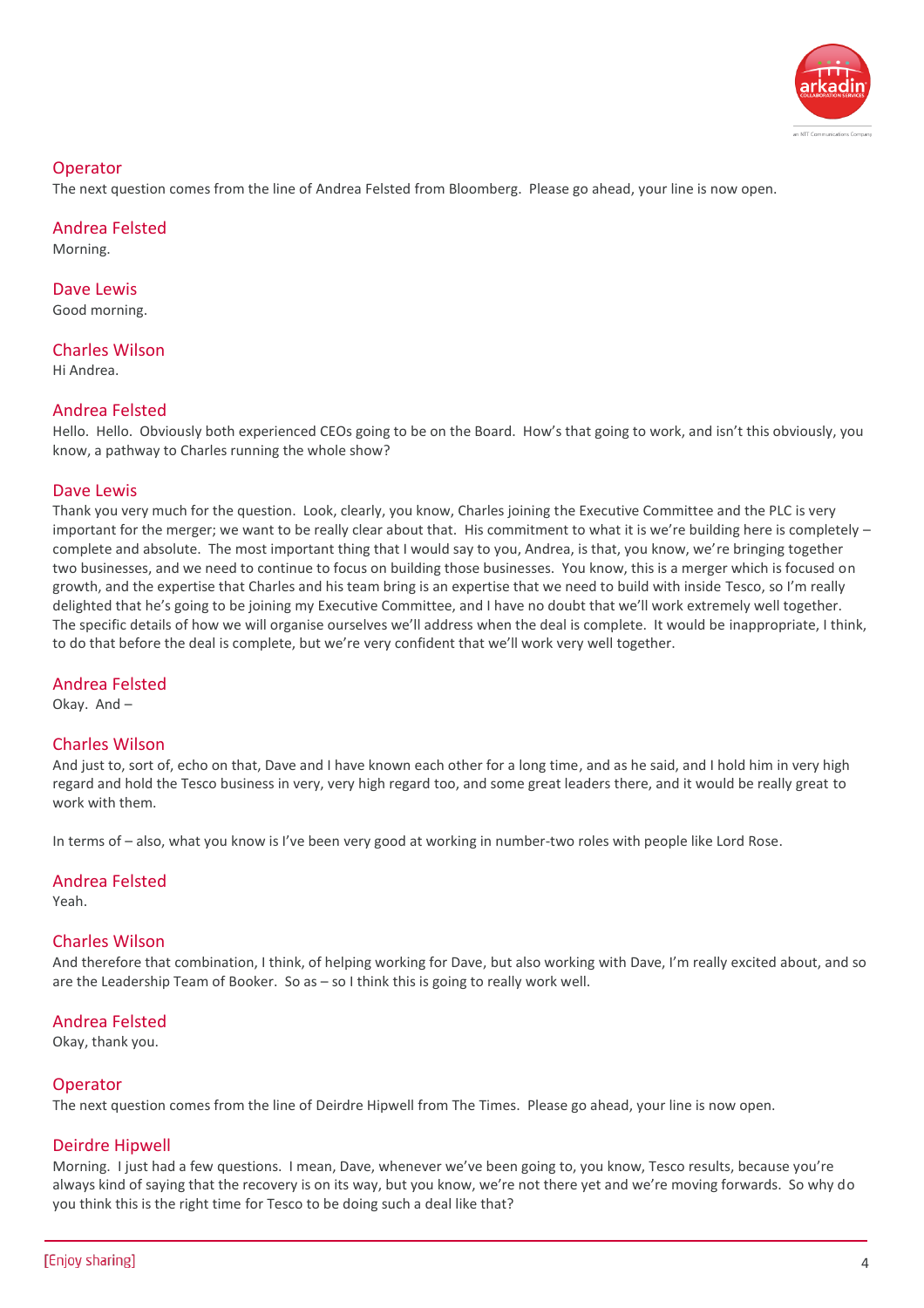

And then just on the point about how it's going to work with you and Charles, I mean, do we know what Charles's title will be, or will it be a little bit like at M&S, where he was kind of Stuart Rose's right-hand man?

# Dave Lewis

So let me take them in the order that you said, Deirdre, which is look, we do think that the recovery in Tesco is well underway. You know, we have – you know, the facts were that would be eight quarters of volume like-for-like growth and four quarters of value like-for-like growth and some market share recovery.

We've shared with yourselves and the market and our investors what it is the medium-term aspirations are of the business, and that's very well on its way and understood and accepted. I think the important thing is that we actually see what we're announcing today as another step on that very same strategy. It's completely consistent. It puts customers at the heart, it puts food at the heart of our business. It's a very complementary coming together of capabilities between two market-leading businesses. And what we're doing is we're following the customer. You know, the customer, as I said in the wire, the market is evolving, the lines between what's consumed at home and out of home are changing, and therefore we believe that we're better able to serve the customers by coming together in the way that we're saying. So actually it's completely on strategy. It's the next evolution of our strategy and we think it's the right time for us to be preparing for it, and I'm delighted with the deal that we're announcing today.

In terms of what Charles will do, I can only repeat what I said earlier, which is Charles will join the Executive. He'll also be on the PLC Board. And you know, what we really need is all of the expertise that Charles and his team bring, you know, about building out the capability that exists in dealing with and serving the market opportunity in the delivered food service out-of-home area. So I think what you should see if you go back to our organisation is that we're very channel-focused, and this is two new channels that come into our business. So I'm not going to give an organisation chart for a deal that's not yet cleared; you wouldn't expect me to. But Charles will take a very prominent role in our leadership team.

# Deirdre Hipwell

Sure. And then just two quick questions – sorry, I know there's a lot of people wanting to ask questions, but can you say any more about where the synergies are going to come from and will there be job losses?

And then just a final question, is this why Richard Cousins left so abruptly? Did he not agree with this deal? Thank you.

# Dave Lewis

So look, on synergies we'll talk later today and we'll talk about two things. We'll talk about those – the portion of synergies which come from growth that we've been able to quantify thus far. You know, always a more difficult one in terms of quantification of a deal at this place, but there's £25 million of growth synergies that we're confident to be sharing today, and we'll build further on that. We'll also talk about £175 million of cost synergies, and you'll see that broken down in the presentation. The very important thing to your point, though, is that these are not cost synergies that are about – you know, driven by a reduction in the number of roles. They're pretty much driven by different ways of running the operation, about actually identifying new efficiencies. You know, a key – I will continue to stress that the idea here is we want to bring the expertise that exists in Charles and Charles's team into a Tesco organisation and keep that retail and wholesale expertise. So this is not about, you know, synergy driven by pushing people together in the way that your question suggests. It's actually how do we preserve that expertise, right?

# Deirdre Hipwell

Right. Okay.

#### Dave Lewis

In terms of Richard, what can I say? I have a huge amount of regard for Richard. I enjoyed working with him for two years and he made a great contribution to the Tesco Board. He was completely supportive of the change we made to recover our competitiveness and the plan that we shared with the marketplace. Look, it's fair to say that when we talk about what the growth opportunities for the business are going forward, people do have different opinions about that. We had big conversations around that. We got ourselves to a place where, you know, the overwhelming majority of the Board were very happy with the proposal that we were making. Richard was in a different place, and I fully, fully respect him for that. I think the sort of quality of debate that we had, for me is really good governance. I do believe it's really good governance, and I have the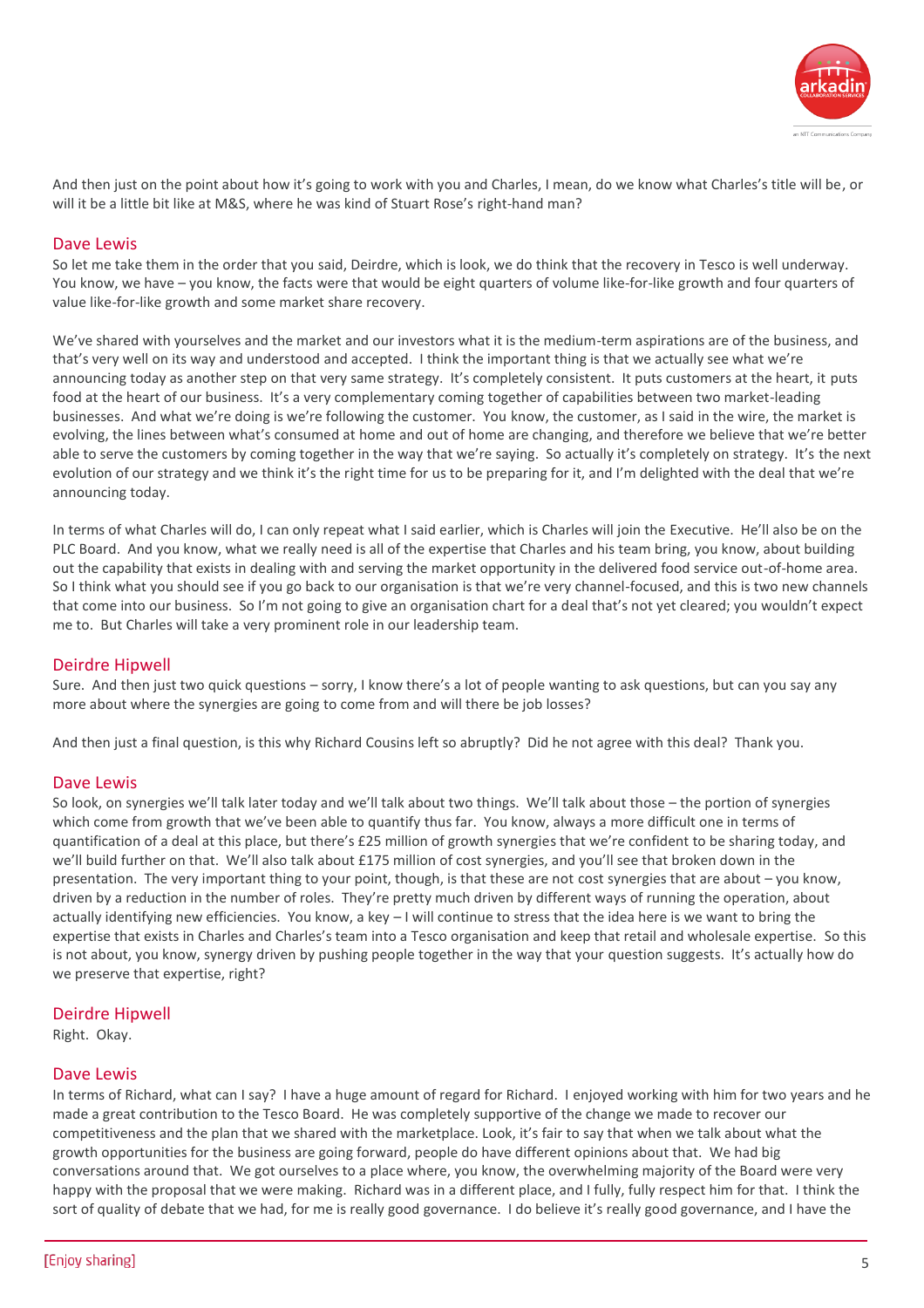

utmost respect for him deciding that he wanted to step away from the Board. So you know, we can only say thank you to him and the contribution that he made, but we're clear about where it is we want to take the business going forward.

# Deirdre Hipwell

Okay, alright. Thank you very much.

# **Operator**

The next question comes from the line of Jonathan Eley from the Financial Times. Please go ahead, your line is now open.

# Jonathan Eley

Good morning, gentlemen. Just two questions, if I may. The idea of combining Booker with a food retailer has been tried before and it didn't work out too well, and the model arguably doesn't work very well in Germany, either. What makes you think it will be different this time?

And also, the press release and the presentation materials were very long on the – on this being about a food deal. It's all about being a food business. Where does that leave your general merchandise in all of this?

#### Dave Lewis

Charles, do you want to take the first? I'll take the rest.

#### Charles Wilson

Yeah, definitely, Jonathan. I think if you look around the world, you'll see that the food industry is changing. You'll see there are players like Amazon – you've reported on this and covered – the food industry today is different to how it looked five years ago and how it looked ten years ago. And outside the capabilities of pulling together Tesco with Booker, with the – around that – centricity of food and customer satisfaction, is a very, very powerful combination. And I think what you'll see in terms of the synergies that Deidre was raising in terms of what we can do on procurement, what we can do on the supply chain, what we can do to actually take carbon out of the overall food supply chain in the UK, improve the utilisation of the crop from end to end so that we can buy all of the broccoli from a field, take that into catering use, take that into canteen use, as well as taking it into Tesco use, it's a huge opportunity. So there definitely – I think when you're looking at how the world is changing, that is why this combination of wholesale retail puts us into a very strong platform for becoming the UK's leading food group.

#### Dave Lewis

And your question around what this means for our general merchandising and our clothing businesses, for example, they are clearly a very important part of our offer. They're a big part of our offer in large stores and indeed online, and we will continue to develop them. But I think we also recognise that if you look at the contribution in our business, that we are predominantly a food business, we're very proud to be a food business, and what this talks about is how we take that food expertise and put it together with what Charles and his team bring, and think about how it is we can serve that broader, faster-growing market better than it's served today. So that's why we think it's perfectly complementary.

#### Jonathan Eley

Okay, just – sorry, one more if I may. My local, sort of corner shop guy spends a lot of time cursing Tesco since a new Tesco Metro opened – sorry, Tesco Express opened down the road. What do you think he is going to feel about Tesco now being his supplier?

# Charles Wilson

I think he'll be excited. It will take a bit of persuasion, but when they understand the challenges they've got – and your corner shop knows the challenges. He's seeing his rates go up, he's seeing his national living wage going up, he's seeing quite a lot of cost pressure coming into his business. So what he is looking for is, how do I get better choice, better price, better service out of suppliers like Booker? And we really think that we've made good progress in the last ten years. You've seen the satisfaction go up, you've seen their sales to retailers grow strongly, but they need more. And whether it's a Premier, whether it's a Londis, whether it's a Budgens or Family Shopper, we're convinced that with the capabilities that Tesco bring, we'll be able to do a better service and a better job for them. That will help them grow, that will help them prosper, and in five years' time, I think they'll be saying this was a great deal for them.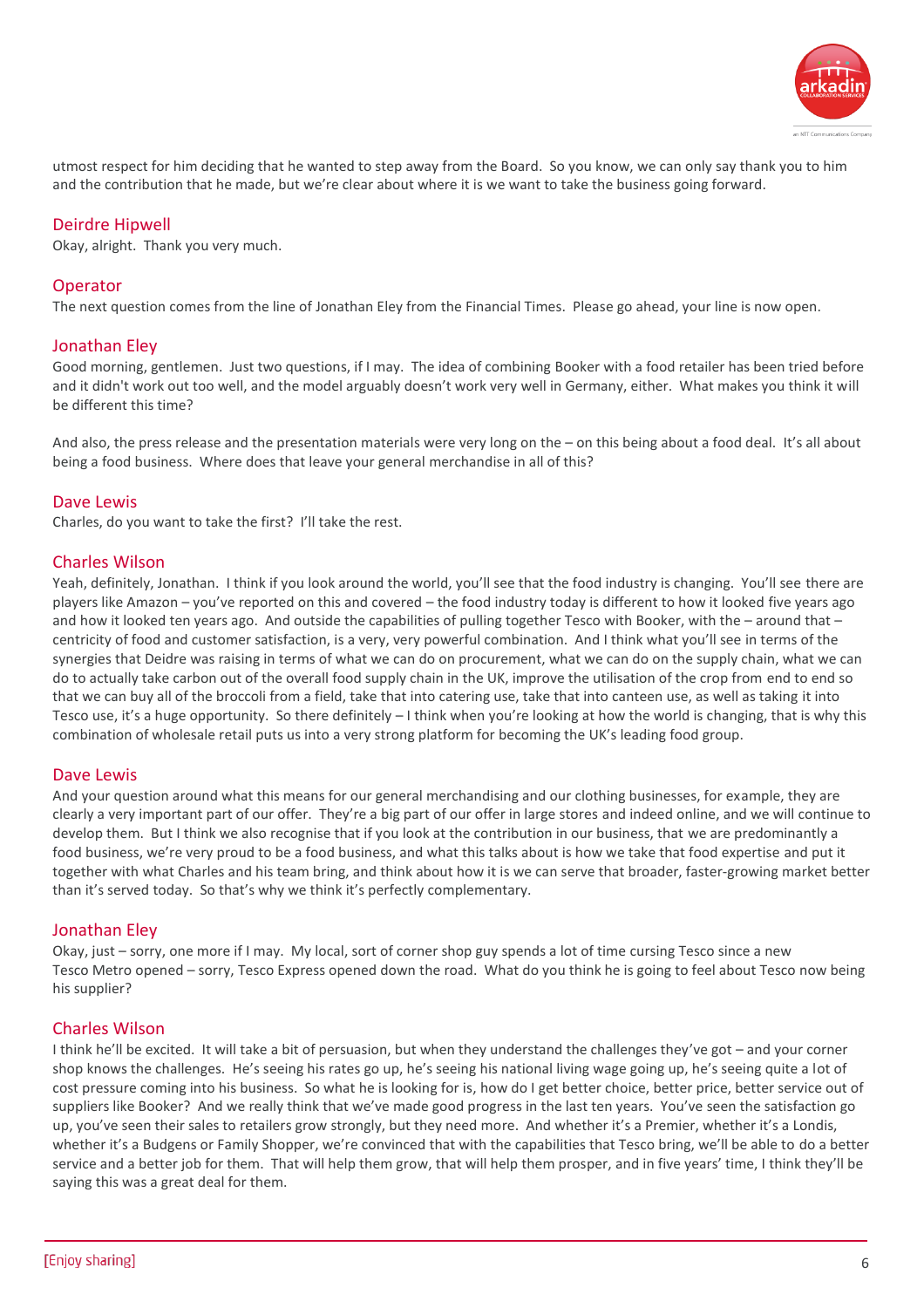

# Jonathan Eley

Okay, thanks very much.

Charles Wilson Thanks Jonathan.

Dave Lewis Thank you.

# Operator

The next question comes from the line of Sam Chambers from Bloomberg News. Please go ahead, your line is now open.

# Sam Chambers

Morning guys. Dave, I just wanted to get your thoughts on this deal. Is it driven more by this diversification you've talked about into the out-of-home market, or is it more to do with Tesco gaining scale? I mean, what's the sort of main driving force?

# Dave Lewis

Sam, very clearly, this is all about putting customers and food at the centre of the decision, and this is about actually how it is we can serve the broader food market better than we do today, and both Charles and I are very clear that the best way for us to do that is to put together the complementary skills of the two businesses. So you'll see, you know, we look at the capabilities from product development and procurement through the reach that we have in our combined supply chains in the channels that we serve. And we just see the benefits that are there for consumers, for our customers, as Charles has just said, but also in terms of our suppliers and our colleagues, and ultimately for our shareholders. So it's much more about putting the customer and food there than any aspiration for scale in the way that your question suggests, Sam.

# Sam Chambers

Okay, but I mean what about the sort of – you know, Booker obviously supplies restaurants and all these sort of things. Are you looking at that growth and thinking, that is something we can't get in our core business?

# Dave Lewis

I think – you know, I'll let Charles speak in a second. I think what we're saying is that we can, together, provide an enhanced offer to those people who are providing food out of home. Restaurants are one, but also independent retail, there are others that are meeting that need, and we ourselves are meeting it as well. So it's – you are right in terms of the opportunity; we've talked about the out-of-home food market and its growth potential, but the important thing is the best way for us to serve that better is by doing it together. So Charles, I don't know if you want to –

# Charles Wilson

Yeah, Sam, and you know that Booker supplies 450,000 catering outlets. We supply pubs, we supply restaurants, we supply fast-food, workplaces, you know, we are privileged to be serving a lots of different catering businesses. And some of the chains, you know, we supply people like Wagamama, Carluccio's, Prezzo, and some very important key accounts for us. And there is a real opportunity with some of the capabilities that Tesco have got to actually continue to improve the fresh offer going in there, give them better choice, better prices, better service; that helps them grow with the scale and the efficiency of the Tesco supply chain. So that's why I think it does allow us to really power up the growth into that out-of-home market.

# Sam Chambers

Okay, thank you.

# **Operator**

The next question comes from the line of Clare Hutchison from the Evening Standard. Please go ahead, your line is now open.

# Clare Hutchison

Morning. A few of my questions have been answered, but I just wanted to ask first of all, when – how long have you been working on this, and sort of who approached who? What was the sort of process behind it?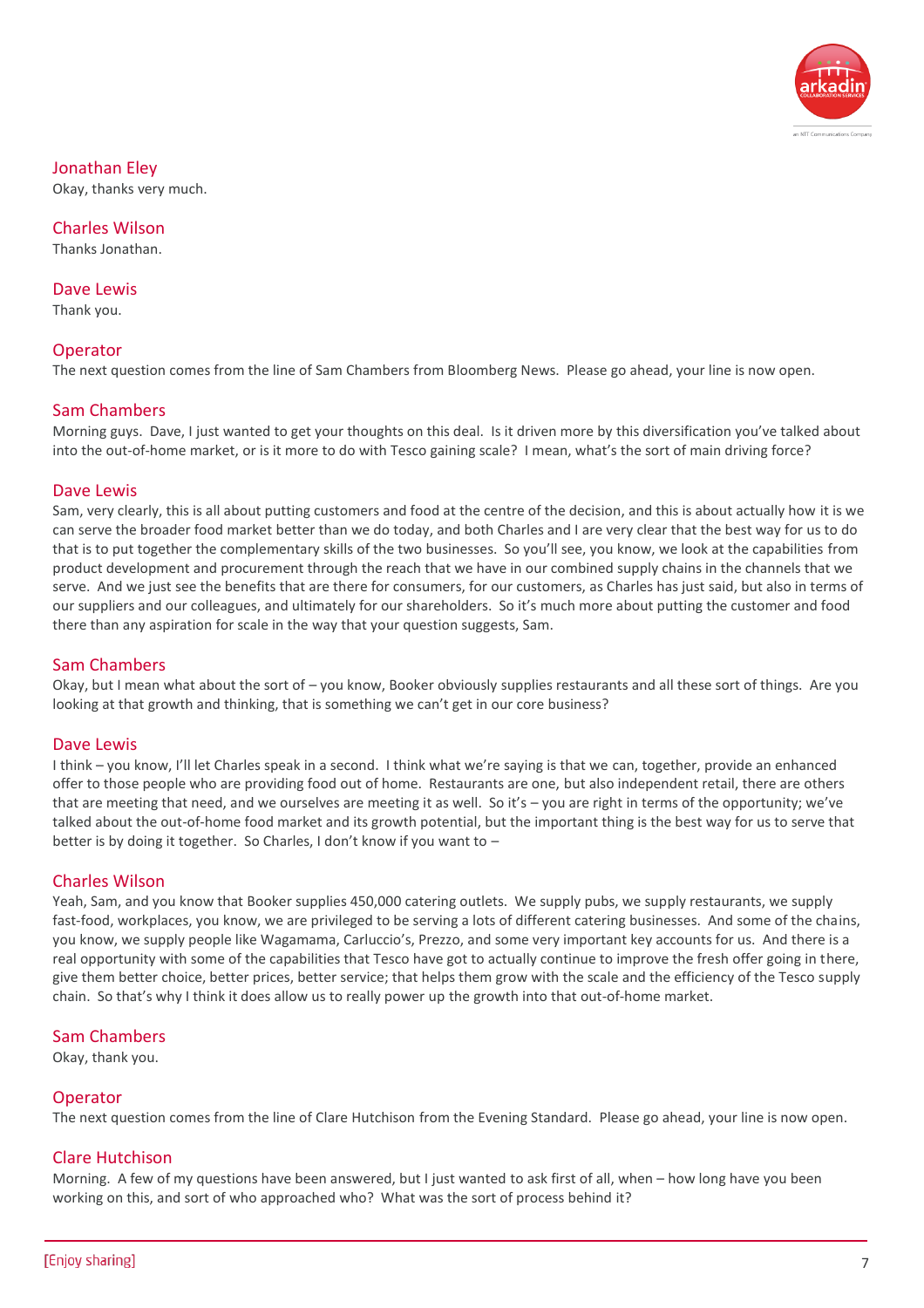

### Dave Lewis

It was a – it's a process that's been going for nearly a year. Charles and I, as I said, have known each other for a very long time, and it came very organically out of a conversation about what it is we might be able to do together seeing how the market was evolving, and so between the two of us, we have been exploring that progressively over that time, and I think we got ourselves to a place where we realise that the real big prize for everyone was by coming together in the way that today's announcement is – is indicating.

# Charles Wilson

It started off – we actually talked about a few tactical opportunities, and then as we talked about the tactical opportunities, we ended up saying, hey, actually, this could be bigger than that. And, you know, that's how it evolved.

# Clare Hutchison

Okay. And just coming back to jobs, if you don't mind. So just from what you said before, it's – there's not going to be, sort of really large-scale job losses, as far as you know so far. I know it's early days, but just what you're intending at the moment.

#### Dave Lewis

That is indeed the intention. You will see it in the way that we've made the presentation. You know, I can't emphasise enough, the idea of merging the two businesses is to keep the expertise which exists in both of them. So the synergies that we talked about come out of greater efficiency in the way that we might be able to run the business together in procurement or in distribution, but it's not, and you don't see anything in there that indicates, you know, large-scale restructuring at all.

#### Clare Hutchison

Okay. Thanks very much.

#### Dave Lewis

Thank you.

# Operator

Your next question comes from the line of Colletta Smith from BBC 5 Live. Please go ahead, your line is now open.

# Colletta Smith

Hi there. Morning. I'm just wondering about the branding of the Bookers stores, Budgens, Londis, Happy Shopper; are we likely to see them change to Tesco branding?

# Charles Wilson

I would be really surprised. The Londis, Premier, Family Shopper and Budgens customer are very passionate about their brands and their businesses and they're looking for more support. So I'd be really surprised. You never know; there can be opportunities though, because some people who currently don't have, for example, access to the One Stop brand might be really interested and excited in it. And we'll be able to make sure that we've played the right fascia into the market depending on the consumer demographic profile with the retailer. But we serve the retailers; we don't go in their businesses, and that is why we're fully expecting to be helping them strengthen Premier, Londis, Budgens, etc., rather than switching the format.

Dave Lewis Correct. Absolutely.

Colletta Smith Great. Thanks.

# **Operator**

The next question comes from the line of Julia Kollewe from The Guardian; please go ahead, your line is now open.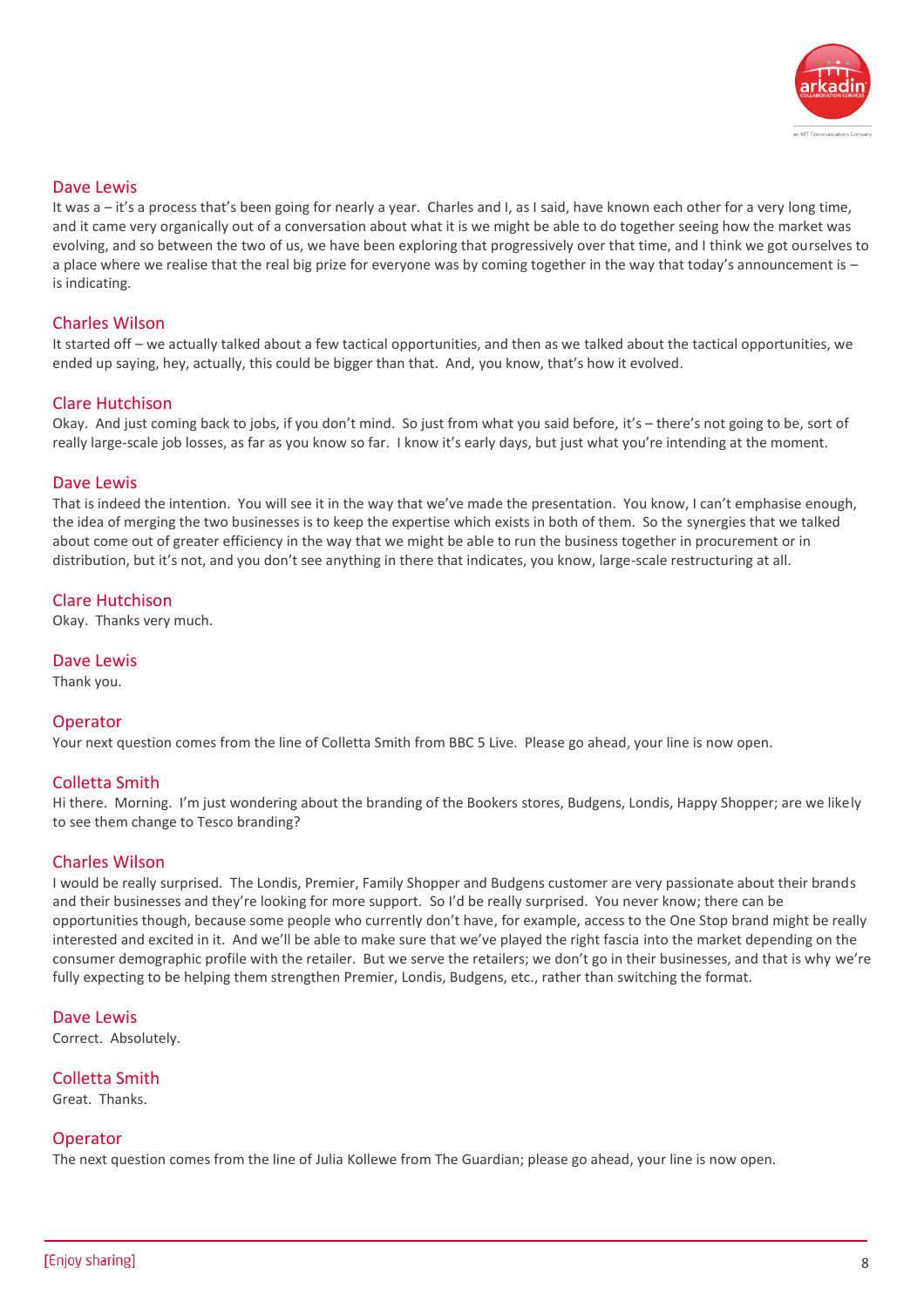

# Julia Kollewe

Good morning. Just getting back to the competition aspect, there is quite a lot of overlap there I think, as far as the convenience stores are concerned. So can you just provide a bit more detail about whether you think you might have to sell some of those, or shut them down?

# Dave Lewis

Well, look, I think the first thing to try and clarify is, in this merger, you know, Booker doesn't bring any store ownership with them into the merger. So we are not acquiring, as a combined entity, more stores, right? So it's really very important that Charles' symbol and franchise customers own their own businesses, and therefore in the way that the competition authority, and we'll wait for them to do their view, but the way that they would look at this is, the ability of a merged entity to have an influence over localised price, for example, well that just doesn't exist here, because Charles doesn't have influence over that aspect of independent retailers' offering, and we won't have any influence over that either in the combined. So, you're right that we service an enhanced convenience outlet, but we don't have ownership over it, and therefore we don't have the influence that the competition authorities would normally be looking at. And that's why, as Charles said, we are very confident that actually when the authority has discharged its responsibility, it will come to the same conclusion that we did in our due diligence before we did this, that there isn't an issue in terms of stores and convenience.

#### Julia Kollewe

Okay. And can you say a bit more about price? The impact on price.

#### Dave Lewis

Well I don't think there will be – you know, what we are talking about is, in coming together, the opportunity through the efficiencies that we can bring, that we hope we'll be able to bring greater value for customers, but also greater business opportunity for our suppliers, so you know, obviously we are a way away from actually being able to execute the merger; we'll go through all the clearances, but I think Charles has said it and I would echo it, I think we think that, together, we will be able to offer better choice, better quality, better value to all of the customers they serve, be they customers in a store like Tesco, or indeed customers of independent retail or catering or restaurants, in the way that Charles has – and the Booker business serves.

#### Julia Kollewe

Okay. Thank you.

# **Operator**

The next question comes from the line of Luke Tugby from Retail Week. Please go ahead, your line is now open.

# Luke Tugby

Morning everyone. Just a couple of quick questions. Most of them have been asked already. But realistically, when do you expect the merger to go through, should it get all of the approval?

#### Dave Lewis

Honestly, very difficult for us to say. Obviously, you know, the competition authorities have been given the detail of it on the same timing you have, so we'll engage with them over the next few days and weeks. You know, the best estimate would be, you know, at the end of 2017, early 2018 is possible. But to be honest, it really is a guess at this stage until we have allowed everybody who needs to, to have sight of the deal that we are proposing.

# Luke Tugby

Sure. And I just wondered if you could go into a bit more detail on the out-of-home market, in terms of how you actually plan to serve it better, and how big you see that opportunity going forward?

#### Charles Wilson

In terms of, Luke, the out-of-home opportunity is very significant. So when you're talking to, for example, pubs, they often have 14 different suppliers. They're looking to move more into their food business, they're looking for better support on that. With the supply chain that we are building, that will grow their sales. In terms of when you go into a restaurant, when you go into a nursing home, when you go into a hospital, we serve all of these. We serve 11,000 schools. All of these customers are looking for better choice, price, service and quality. Give them the freshness that they want and that becomes a very compelling offer.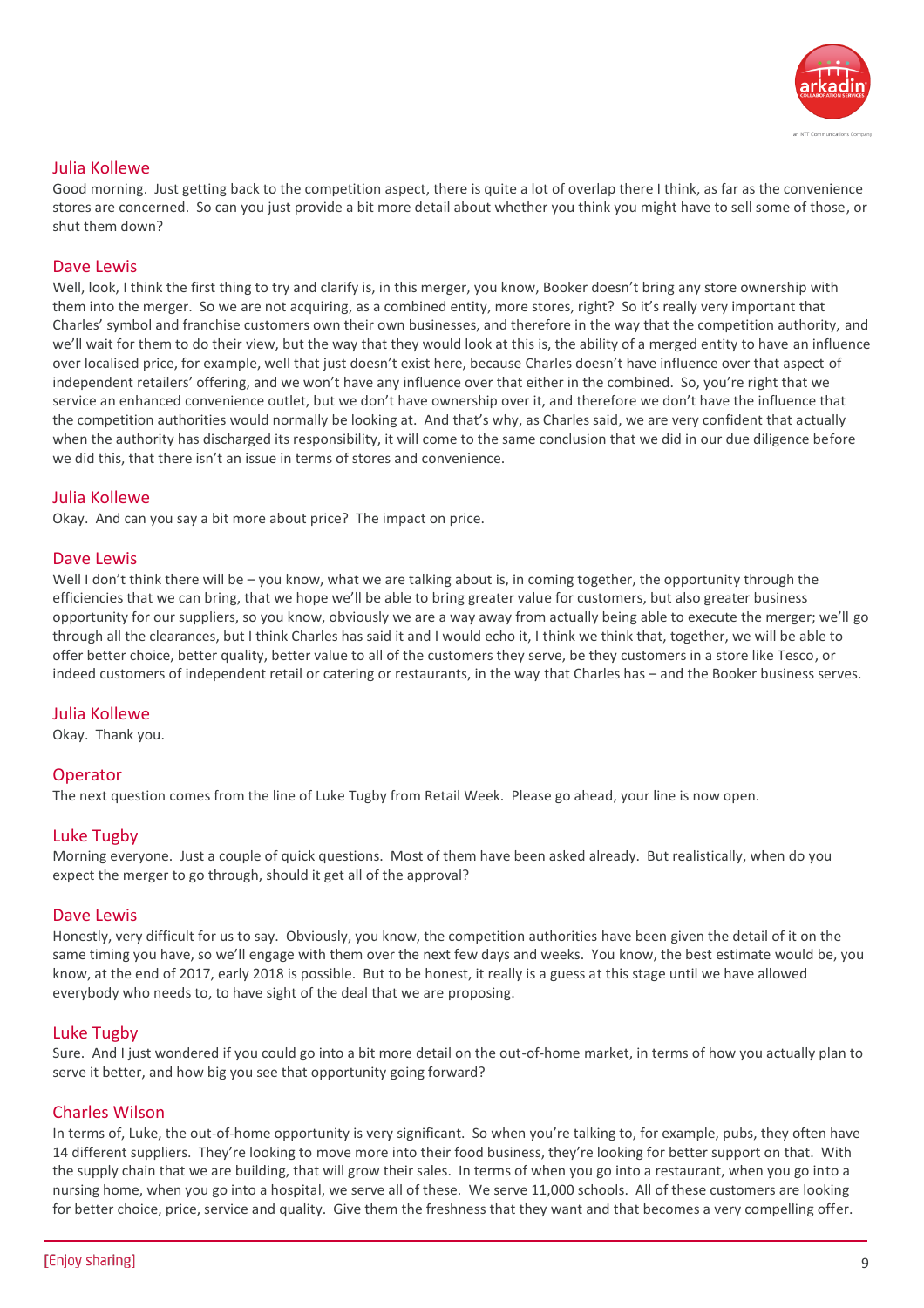

And it also allows us to open up serving multiple accounts. You know, we're lucky, we serve people like Aramark, which itself caters for a lot of institutional catering in the United Kingdom. We serve people like Byron Burgers. And therefore there's a lot of headroom in the out-of-home market and different ways of serving that through independent businesses and through chains, so we're excited about the prospect of the Tesco capabilities and supply chain working with Booker, with the customers and what we've got; we'll do a better job for all of those customers.

# Luke Tugby

Okay. And you've also mentioned in the presentation the opportunity for new innovation. Are you able to go into any more detail there?

#### Dave Lewis

Now, Luke, you know how guarded I am about innovation, right? So I think what it is, is when Charles and I explore the different capabilities against what we see as the market opportunity, we do think there are things that could be provided to the UK that are not there at present, so we'll work those up and – with the teams and we'll develop them as the merger progresses, and then, when we're ready, we'll share them with the marketplace. I suppose it's to ignite your imagination about what it is that can happen when you put the UK's leading food retailer and the UK's leading wholesaler together; you know, an innovation in that sense. But it comes back to your earlier question; you know, when Charles talks about serving better, one of the things that strikes me and struck us as we go through this is, if you think about the delivery capability that we have in Tesco, in terms of the reach of our grocery home shopping and the frequency with which we have that reach, it's very interesting that when our vans are lying idle is actually when Charles's customers most need service. So we look at the ways that we can think about bringing together that complementary set of skills and providing an innovative new service for Charles's customers.

So there's innovation at every level, but the really interesting stuff that you're after, Luke, we're going to keep it until we're ready to share with the market.

#### Luke Tugby

Yeah, okay. And just one final one, what sort of changes, if any, will we see in terms of Tesco stores coming from this, in terms of, you know, your proposition and store layouts, that kind of thing?

#### Dave Lewis

Yeah. Well, Luke, we'll explore that. I think we're – you know, we are very – you know, you'll see when you look at the £25 million of growth synergies that we've been able to quantify and share in the documentation, but part of that is about how it is we can improve the quality of the offer in both of the existing businesses. And so the opportunity for us to use some of the space that we have within some of the larger Tesco stores to provide some of that professional range that Charles and his team are famous for is clearly an opportunity, but that's detail that we'll have to work through as the merger progresses. But the thing I would focus on is the opportunity here is for more choice, more range, more value, further enhancements in quality and, above all, you know, further enhancements in service, so that's what Charles and I will focus on.

#### Luke Tugby

Okay, thanks gents.

# Dave Lewis

Cheers Luke.

#### **Operator**

The next question comes from the line of Simon Gwynn from Campaign. Please go ahead, your line is now open.

# Simon Gwynn

Morning.

#### Dave Lewis

Hi Simon.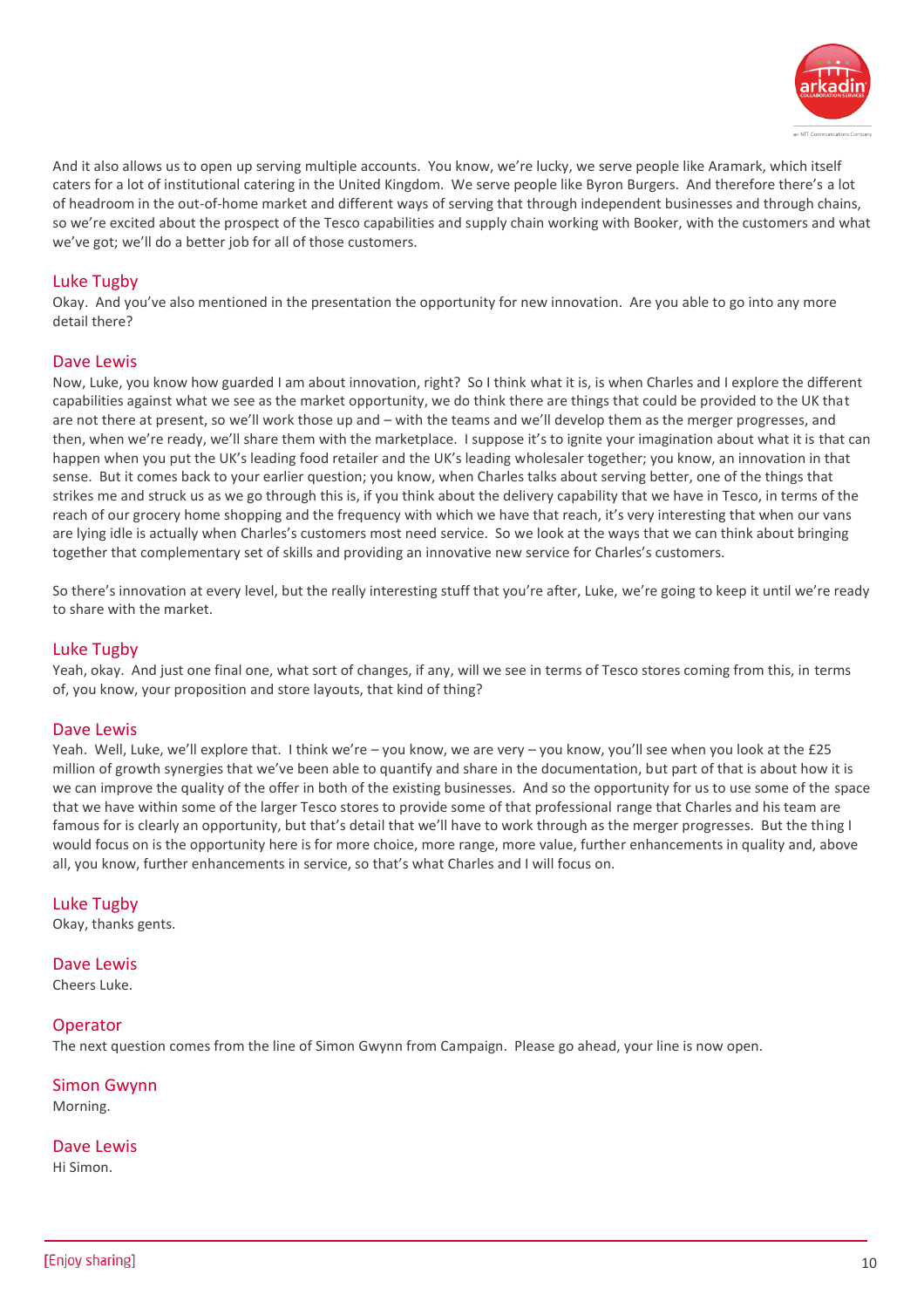

# Simon Gwynn

We've covered a few of my questions, but I was wondering – you talked about the development of your food to go, out-of-home offerings, and I was wondering if you anticipate that leading to any new, kind of, brands coming out of this merger operation?

# Dave Lewis

I don't think – if you're talking about new food-to-go brands, I don't think that's what we see at the initial stages of the merger. I think what we're really focused on, you've seen it in the Tesco operation now, in terms of the food to go offer that we're starting to give in our – both our large stores and our small stores, I think that is only really enhanced by the insights and the skills and the capability that Charles brings, and as he said already, we hope to be able to augment that and help that from that a Tesco point of view into his existing customer base. So I don't think it's a brand-driven point at this stage, it's much more a capability and a service-orientated, so in terms of range, choice, value and service that I mentioned earlier, Simon. I don't know if you…?

# Charles Wilson

Yeah, yeah, that's perfect. The other thing, as well, is I wouldn't underestimate the power of what we can do digitally.

#### Dave Lewis

Indeed.

# Charles Wilson

Because when you put together the Tesco banking, when you put together what they've got with PayQwiq and Mobile, there's a load of ways of addressing the out-of-home market, where those capabilities plugged with what we've got, should be compelling for the independent and some of the chain customers too.

# Dave Lewis

Yeah, absolutely.

# Simon Gwynn

Okay. And do you see the, kind of, strength that the merger is going to give you as putting you in a better position to compete with companies like Amazon coming into the sector?

# Dave Lewis

No. Our focus here, as you know, is all about how it is we serve customers better. We think that the best to deal with any sort of competitive dynamic is to be doing the best job possible for the customers that you serve. So just to repeat, you know, this whole – the whole ethos behind, and the whole vision behind this merger is how it is we serve the British public and British business with a better food offering than is available here today. So if we keep ourselves completely focused on that, and we do that better than competitors do, then we're absolutely sure that we'll create the UK's leading food business.

#### Simon Gwynn

Great. Okay, thank you.

# Dave Lewis

Okay?

# **Operator**

As there are no further questions, I will now return the conference to the speakers for any closing comments.

# Dave Lewis

Okay. Thank you very much and, again, thank you for joining us at such a short notice. I hope you're as excited as Charles and I are. You know, my closing remarks to you, and I'll let Charles, sort of, have the very last word is, you know, the food market in the UK is very large, it's very vibrant, it's evolving very quickly. We see an opportunity to serve that market better together. It's a unique set of capabilities that Charles and his team bring to a merger with Tesco and we're really excited about the opportunity. We will put consumers, customers and suppliers right at the heart of everything we're doing, because we think that this is a merger which is full of opportunity and one that we're very keen to get on with.